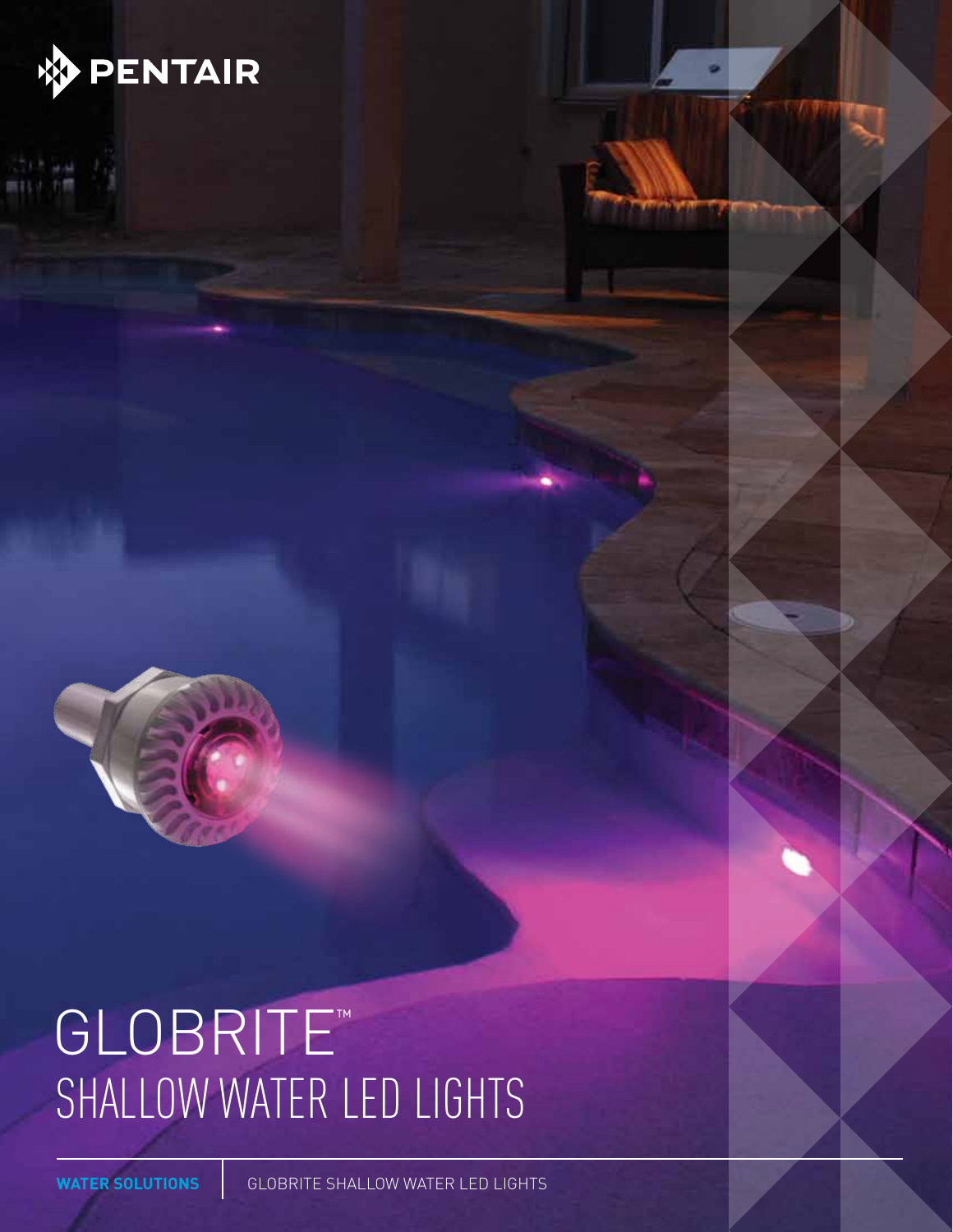# THE BEST AND BRIGHTEST…

When you install GloBrite™ Shallow Water LED Lighting in a poolscape, poolside evenings go from great to spectacular. GloBrite lights are the creative, costeffective way to showcase and enhance pool features like baja shelves, steps, beach entries and other shallow water features.

GloBrite lights utilize the industry's most advanced technology for bright, energyefficient lighting—while using 18% less energy than comparable shallow water lights.

Don't settle for an ordinary poolscape experience…let GloBrite LED lighting illuminate your shallow water features and make your evening swims and backyard entertainment more beautiful and exhilarating.

## **Product Features:**

- The brightest and most efficient LEDs available.
- 5 brilliant fixed colors, 7 dazzling pre-programmed light shows.
- The perfect complement to IntelliBrite® 5g LED Pool Lighting for dynamic, synchronized colored light shows.

## **The Simplicity of Compatibility**

The GloBrite light is more than a stand-alone shallow water LED light. It is fully compatible with our IntelliBrite 5g line of LED pool lights. When used with an optional IntelliBrite Controller, pool and spa owners without an automation system can enjoy fast and easy control of their pool lighting.



For the ultimate in convenience and control, consider an IntelliTouch® and EasyTouch® Automation System. You can custom program and control light shows from home or on the go with our many options, including an indoor control panel, wireless remote, and the ScreenLogic<sup>®</sup> Interface for your Apple<sup>®</sup> iPhone®, iPad®, iPod touch® mobile digital devices, PC or Mac® computer.





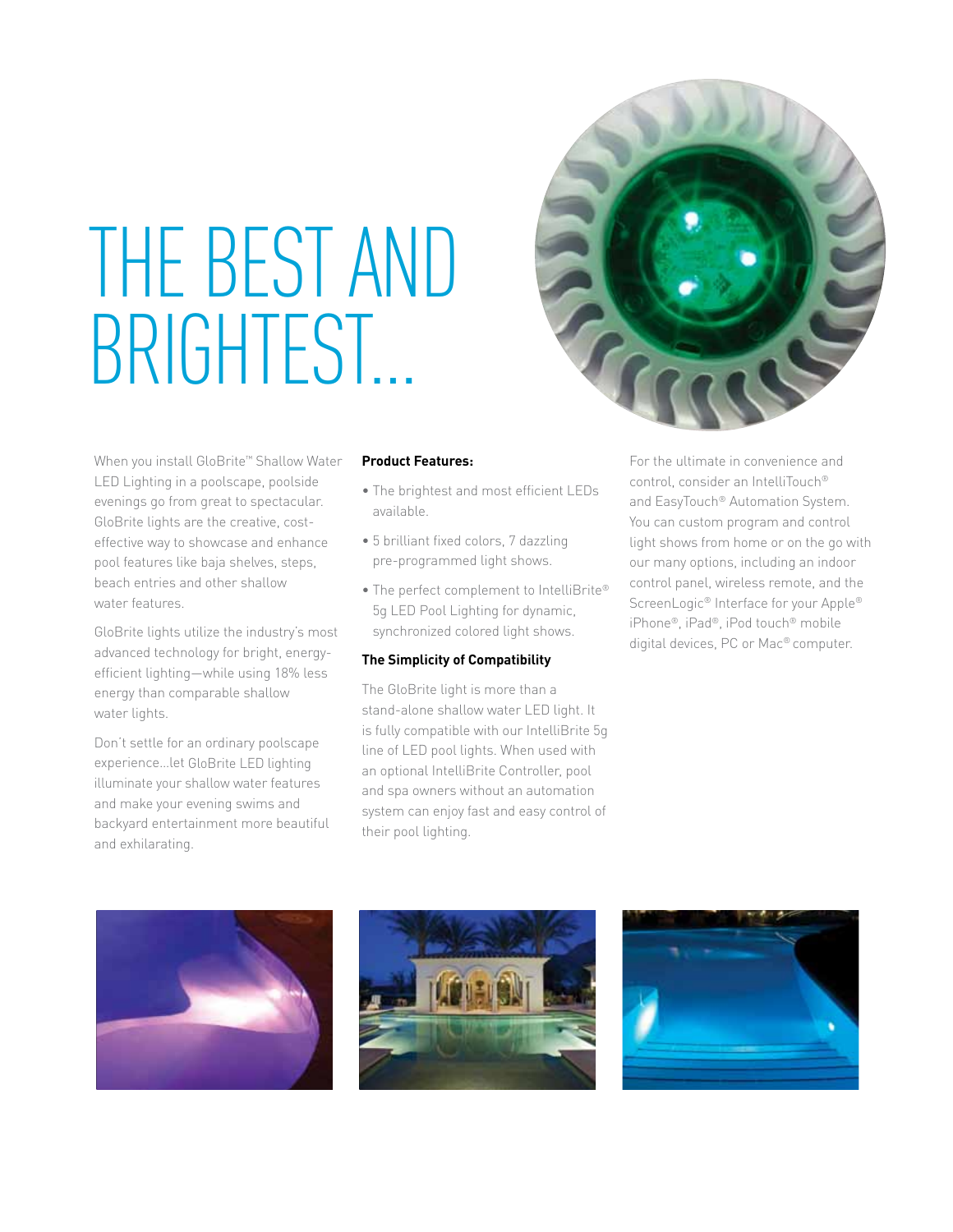# ...FOR BREATHTAKING<br>ILLUMINATION